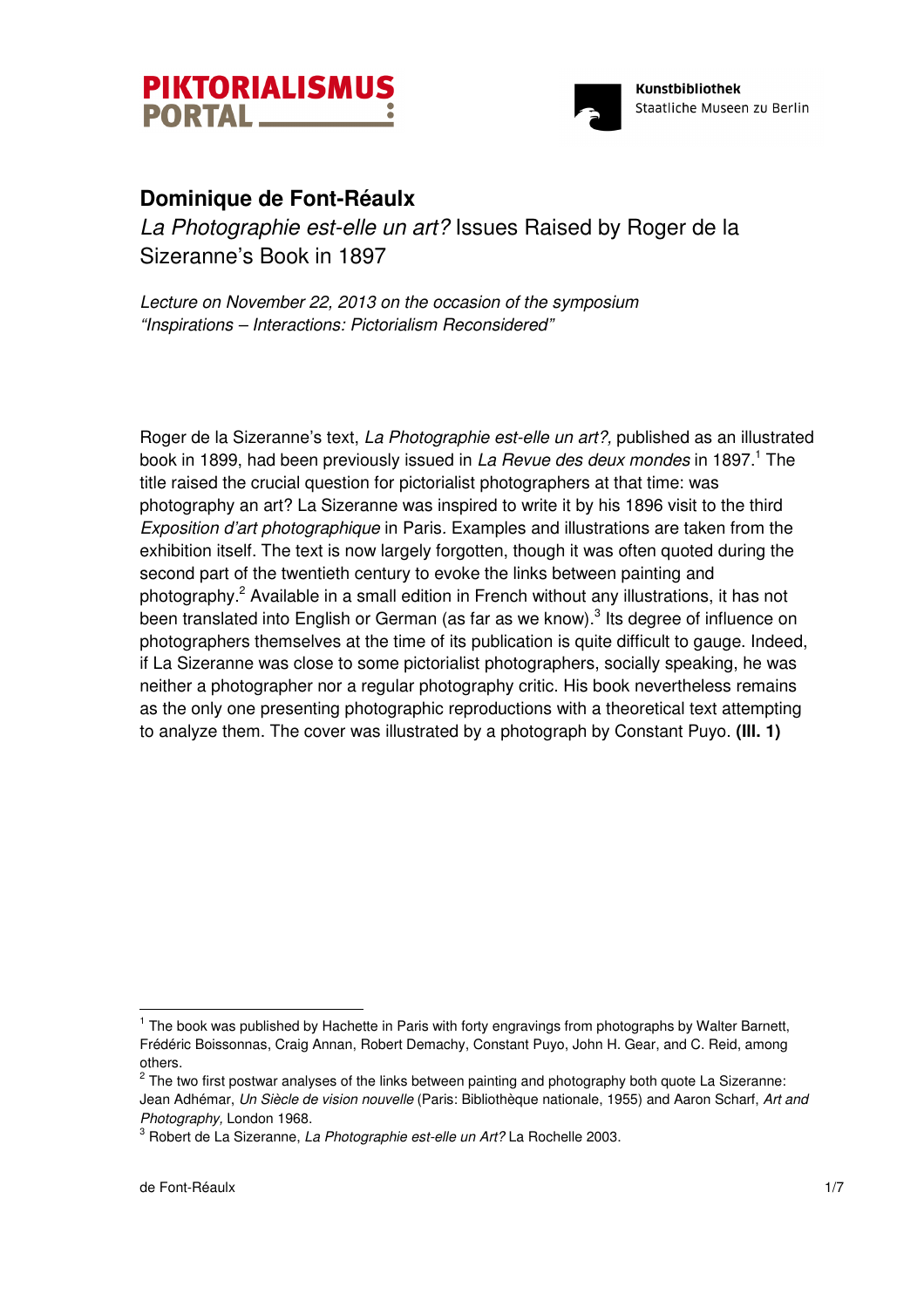

The text's interest for us today is beyond any doubt. Roger de la Sizeranne (1866–1932) was born into an aristocratic French family with artistic aspirations. He was an art critic. Fond of British painting, he published a short book on the Turner collection in London, Deux heures à la Turner Gallery, in 1890. He went on to write several texts on John Ruskin and become the editor of Ruskin's works in French. He was very much attracted by Pre-Raphaelite painting and praised the pictures of Dante Gabriel Rossetti and John Everett Millais. It is unlikely that La Sizeranne had any idea at that time of the links between Pre-Raphaelite painters and their photographer contemporaries – for example Julia Margaret Cameron, Oskar Rejlander, and Lewis Caroll. Nevertheless he would have been, even unconsciously, attracted by the singular balance they had achieved between an archaic symbolism – based on their respect for Quattrocento artists – and true realism, which had been for a large part supported by their interest in photography. In 1897, when La Sizeranne visited the 1896 Exposition d'art photographique, the Pre-Raphaelite Brotherhood was indeed already ancient. It had been created in 1848, fifty years earlier. Despite this anteriority, Pre-Raphaelite art was praised by critics at the end of the nineteenth century and admired by Symbolist artists.

La Sizeranne was far more attracted by pictorialism than by photography itself. He started his book with a cruel but clear statement on photography's "shortcomings" – "Les défauts de la photographie." When he visited the exhibition, he was interested in the way pictorialist photographs resembled old master paintings. Though he expressed great dislike for photography's commercial uses at the end of the nineteenth century, he emphasized that photography, thanks to the particular achievements of the pictorialists, could indeed be a fully artistic expression. His whole text was an attempt to find in the exhibited photographs the pictorial models they were referring to.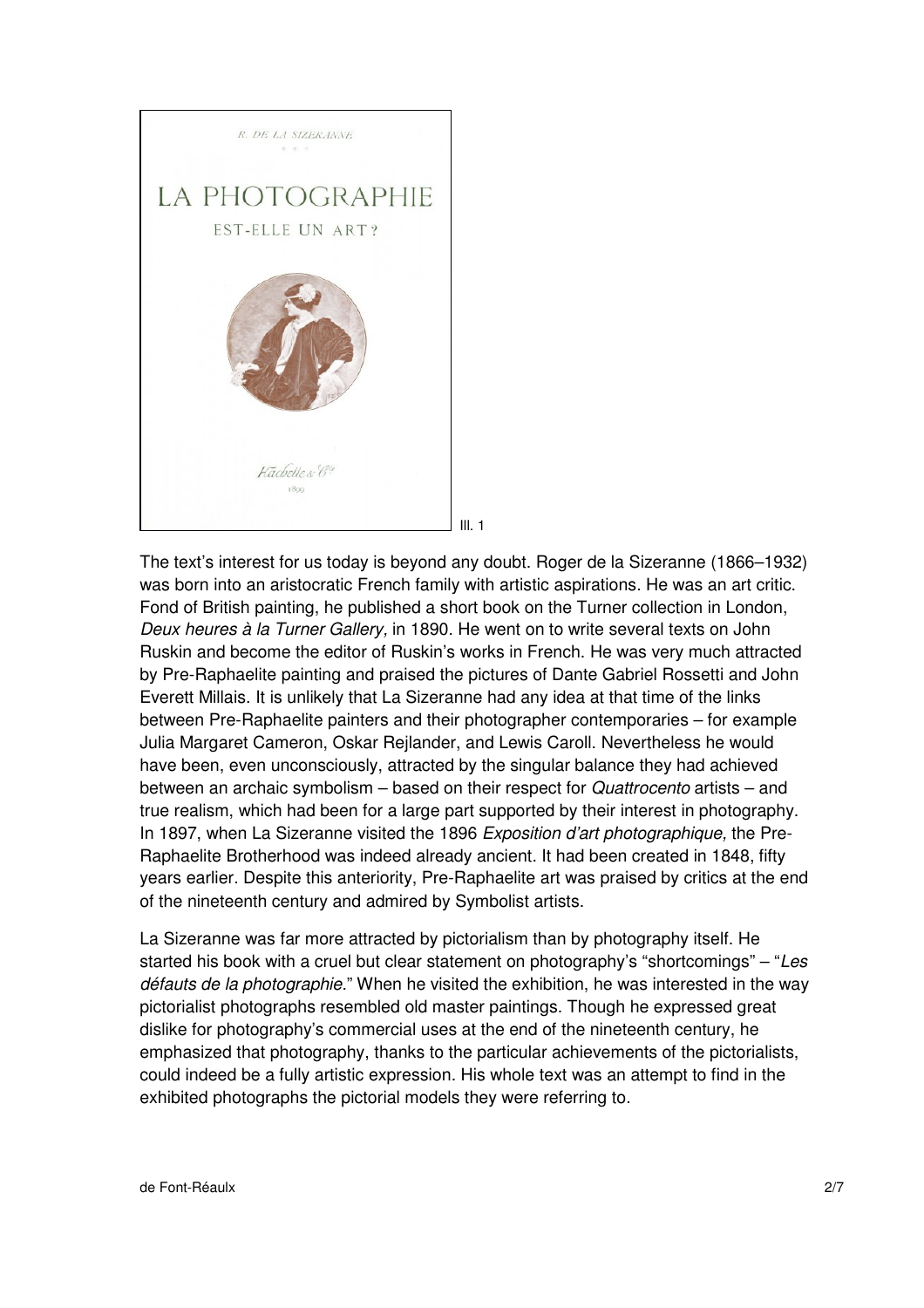In doing so, La Sizeranne was true to his own taste. His choices show him to be a man of his time and of his social class. Indeed, like many late-nineteenth-century dandies, he despised realism and praised artists who sought to eschew representation in favor of idealism.



Ill. 2: James Craig Annan, L'Eglise et le Monde

He was close at the time to young critics who supported finding a new form of artistic expression, renewing the search for idealism, and searching for Symbolism. He had certainly read Jean Moréas's celebrated literary manifesto "Le Symbolisme" of 1886: "Ainsi, dans cet art, les tableaux de la nature, les actions des humains, tous les phénomènes concrets ne sauraient se manifester eux-mêmes. Ce sont là des apparences sensibles destinées à représenter leurs affinités ésotériques avec des Idées primordiales.<sup>"4</sup> The reaction of the young critic Albert Aurier to Paul Gauguin's Vision after the Sermon (now at National Gallery of Scotland in Edinburgh) was mainly idealistic, even mystical. La Sizeranne shared this view when he praised James Craig Annan's photograph, L'Eglise et le Monde, exhibited in 1897. **(Ill. 2)** Indeed, the program he defined for contemporary painting was in contradiction with the importance of Impressionism at that time.

<sup>&</sup>lt;sup>4</sup> "In this art, scenes from nature, human activities, and all other real world phenomena will not be described for their own sake; here, they are perceptible surfaces created to represent their esoteric affinities with the primordial ideas."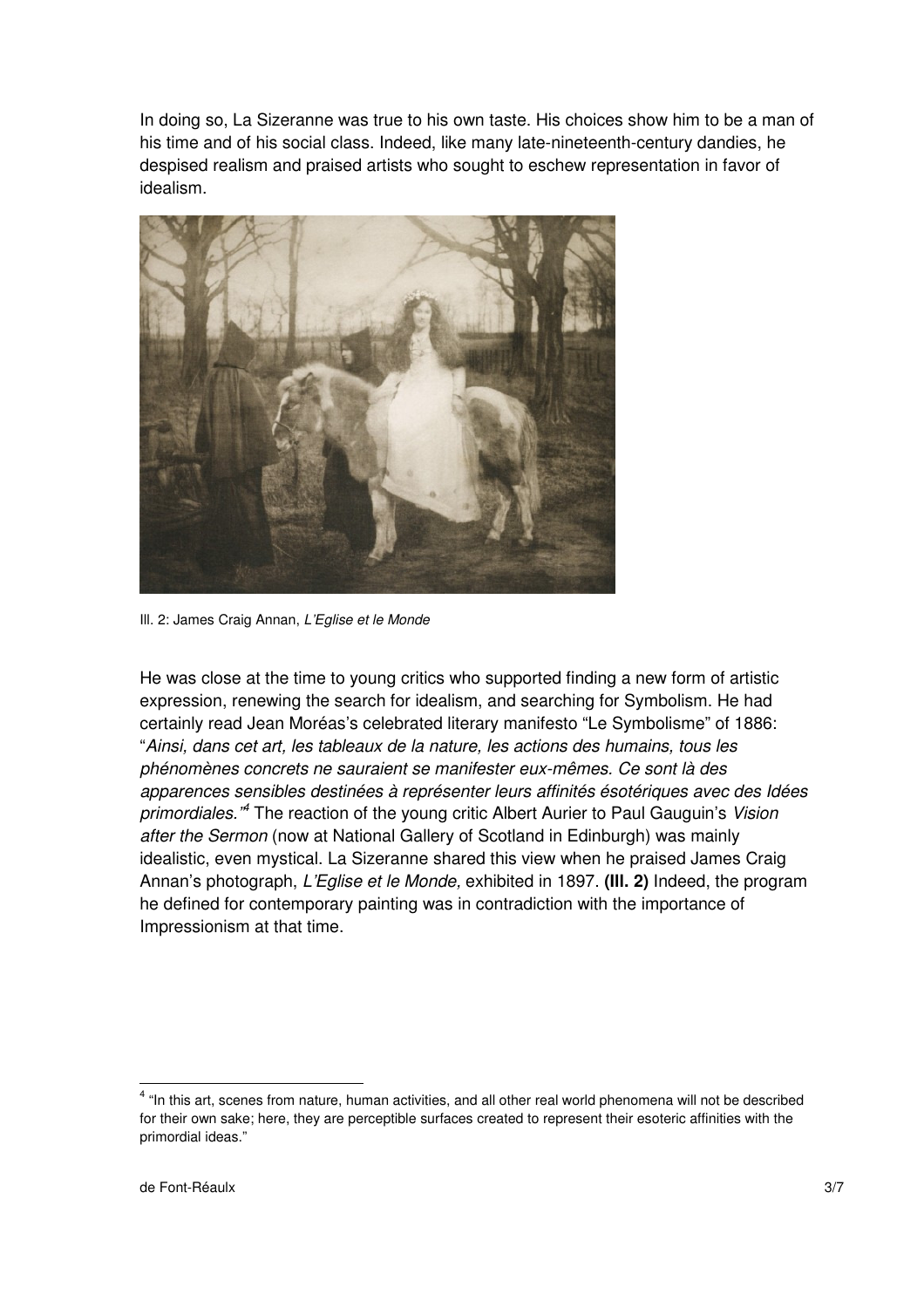

III. 3: Henry Peach Robinson, The Lady of Shalott, Bradford, the National Media Museum

La Sizeranne, too, rejected Impressionism. Impressionist paintings seemed ordinary to him, too close to the daily life of the time. The *idea*, he felt, was absent. Like most of the young fin-de-siècle writers, he was also critical of academic paintings for the dryness of their lines. A new way should be found. In his eyes, the choice of subjects and the expression of ideas were both crucial, as was the artist's ability to tell stories. Ut pictura, ut poesis. It explained his taste for Pre-Raphaelite pictures that referenced poems and essays. Celebrating the works of Rossetti and Millais, he also praised Henry Peach Robinson's photographs.<sup>5</sup> Peach Robinson started to work in the 1850s as a young man. His images were then quite closed to Pre-Raphaelite aesthetics. His Lady of Shalott was inspired by Millais's Ophelia and his melancholic She Never Told Her Love was an attempt to illustrate a famous line from Shakespeare, by way of one of Christina Rossetti's poems. **(Ill. 3)** Peach Robinson was still alive when La Sizeranne wrote and appeared to him as a model to be followed by photographers.

After British paintings of the 1850s, La Sizeranne praised works of French painters of the time, particularly Camille Corot, Jean-François Millet, and Jules Breton. For him, these artists succeeded in going beyond the representation of reality, as they jealously kept to their own, singular visions. The critic praised the melancholy of Corot's landscapes, the religious spirit of Millet's peasants, and the morality of Breton's scenes. Indeed, they stood as models for photographers. La Sizeranne showed quite a conservative mind. Whatever he claimed, his praise for *scenes de genre* and their quite paradoxical realism essentially amounted to a rather bourgeois taste. Jules Breton's pictures, for instance, although they refer to their time with a careful attention to details, were indeed compliant with academic rules of composition. They also presented an idealistic notion of peasant life. Breton avoided revolutionary subject matter. His models were always shown in a happy, peaceful, and quiet state. **(Ill. 4)** Moreover, his paintings could be grasped at first sight, with easy narratives. Carefully composed and lit, the paintings of Breton and Millet

<sup>&</sup>lt;sup>5</sup> For the quality of their composition, see La Sizeranne, p. 23–25.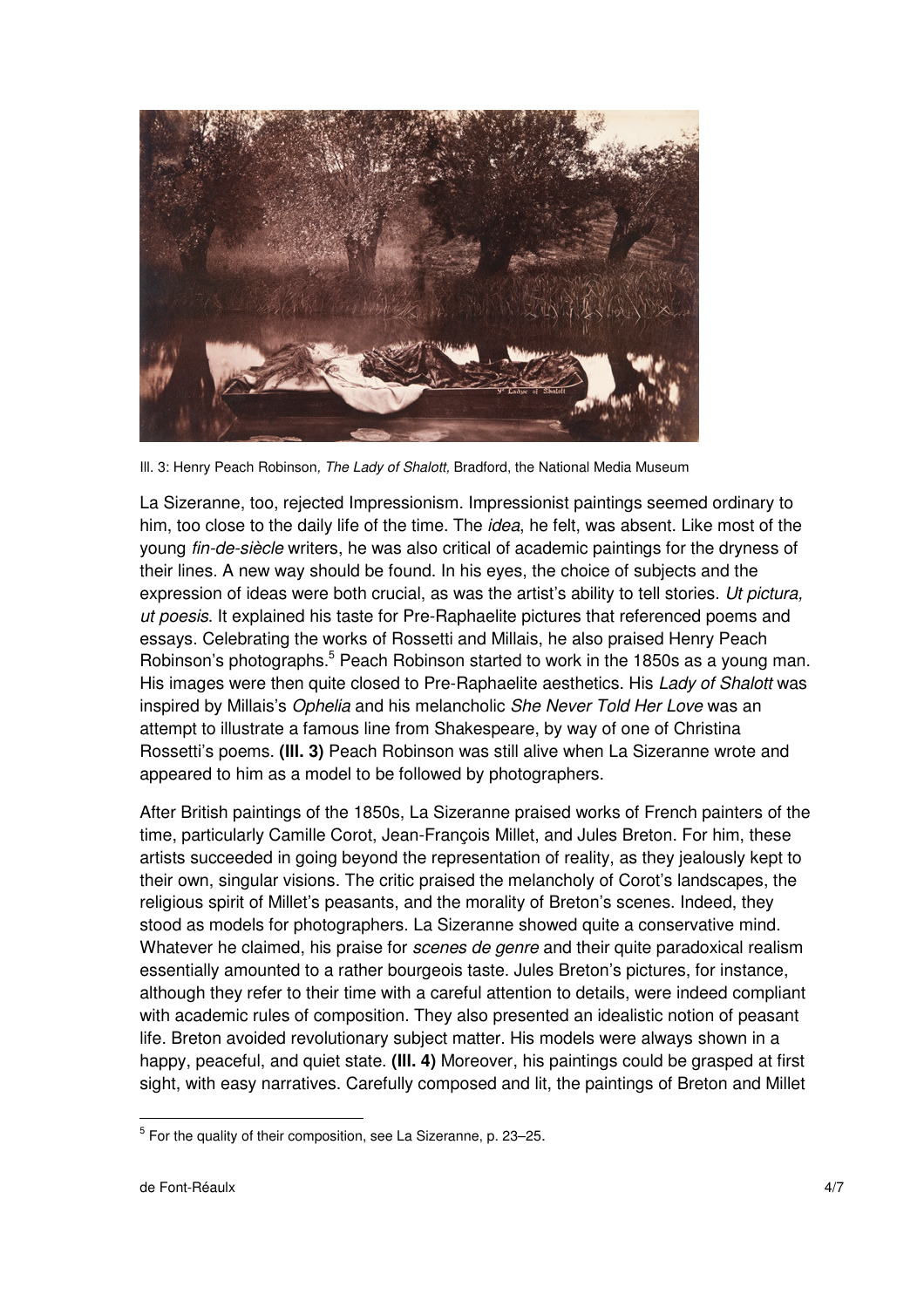avoided instantaneous representations. To La Sizeranne, then, they showed a thorough and deep degree of premeditation. Instead of the mere and immediate representation of reality that Impressionists paintings seemed to give, these works were the result of keen reflection. Rembrandt and the Italian Renaissance masters were also among La Sizeranne's models.



III. 4: Jules Breton, Harvest Blessing near Arras, 1857, Arras, Musée des Beaux-Arts

It was through his analysis of paintings that his notion of what qualities a photograph should possess in order to be appraised as a work of art took form. He emphasized the precedence of blurred over clear images. The reference to Corot's landscapes supported it. "L'indéfini est le chemin de l'infini," he wrote – the indefinite is the path towards the infinite.<sup>6</sup> Of Julia Margaret Cameron's photographs, he declared that their blurred effect was one of their great qualities. **(Ill. 5 and 6)** He claimed the importance of the art of composition over the preeminence of details. Referring to the achievements of the old masters, moreover, he noted how he despised accuracy in favor of faithfulness to the artist's inspiration. He also praised the reference to literature where a new subjectivity could be found.<sup>7</sup> Between the lines, a photographic aesthetic was to be read here, one that was indeed very close to what many Pictorialists were seeking.

 $^6$  Ibid., p. 16.

 $^7$  One of La Sizeranne's chapters is entitled "*L'objectif et le subjectif.*" He played on the two meanings of the word "objectif," both as an adjective and as noun.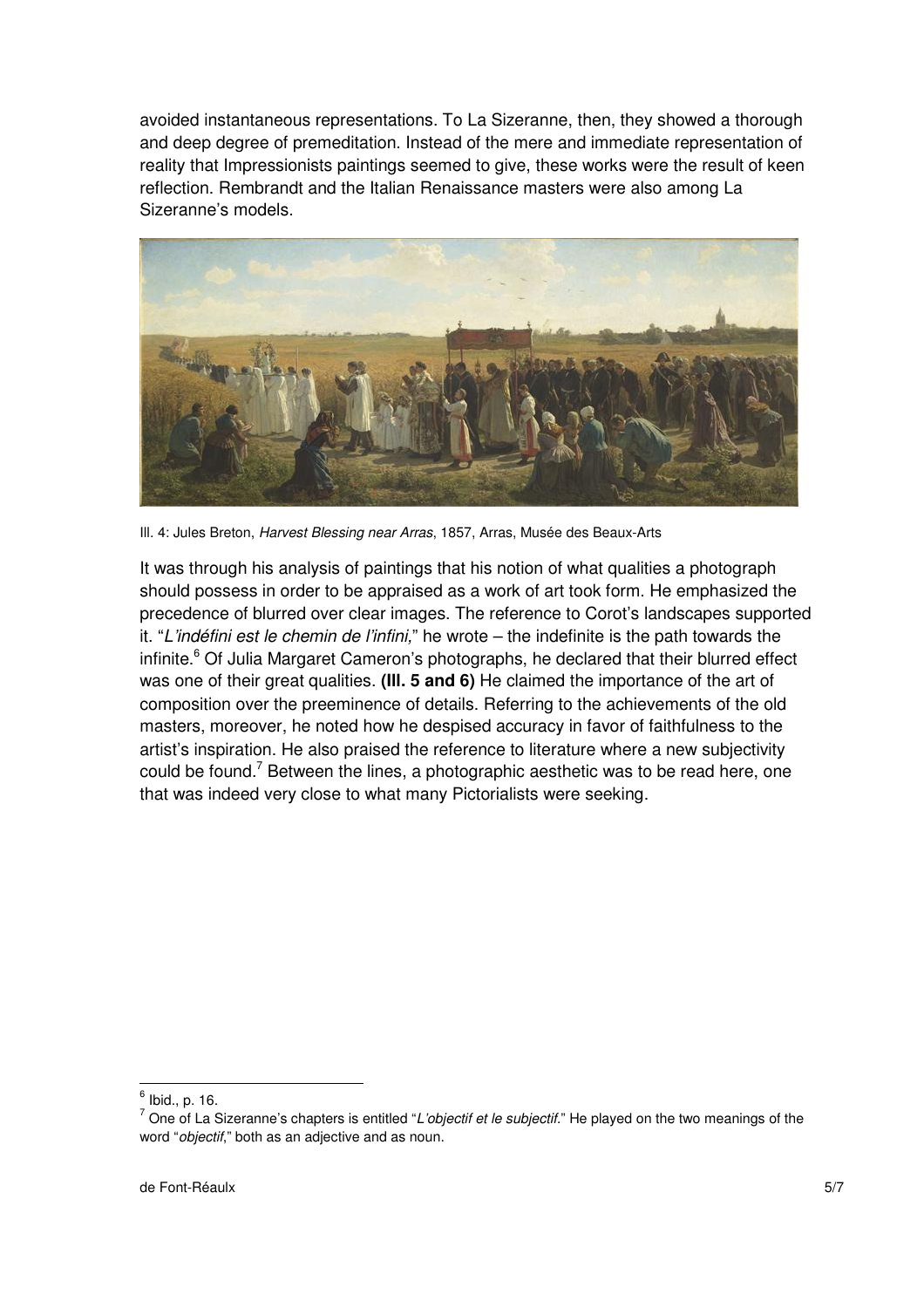

Ill. 5 and 6: George Frederick Watts, Choosing, 1864, National Portrait Gallery; Julia Margaret Cameron, Pomona, 1872

While emphasizing the links between Pictorialist photographs and the old masters, or even to English Pre-Raphaelites, La Sizeranne pointed out the reactionary trend of pictorialism – and praised it as such. Such a trend was underlying the whole Symbolist movement. La Sizeranne was certainly conscious of this, as he entitled his last chapter "Une reaction idéaliste." Artists claimed the need to return to technique and to savoirfaire as opposed to instantaneity; to the idea, in contrast to the fleeting impression; to narration instead of emotion. Yet going backwards was at the same time, of course, going forwards. The reaction itself was a manifesto calling for artists' recognition and – for the Pictorialists in particular – for recognizing photography as an art. Moreover, the close links Symbolist painting had with literature, theater, and music showed the consistency of the artistic project. Both Symbolism and Pictorialism were international movements. The exhibitions organized in Paris, Brussels, London, Berlin, and Moscow, for example, underlined the strong desire of the artists to be acknowledged. The trend proved to be successful. When Alfred Stieglitz first published Camera Work, now seen as one of the most modern reviews of its day, he associated in its columns paintings by Pre-Raphaelites and the old masters alongside photographs by Julia Margaret Cameron and other Pictorialist images.

Pictorialist photography borrowed the processes, the manual gestures, and the decorative intentions of painting in order to counter the idea that photography was merely mechanical. Despite what Pictorialists claimed, their works were nevertheless closely linked to reality. Indeed, when they chose Pre-Raphaelite models, they were de facto